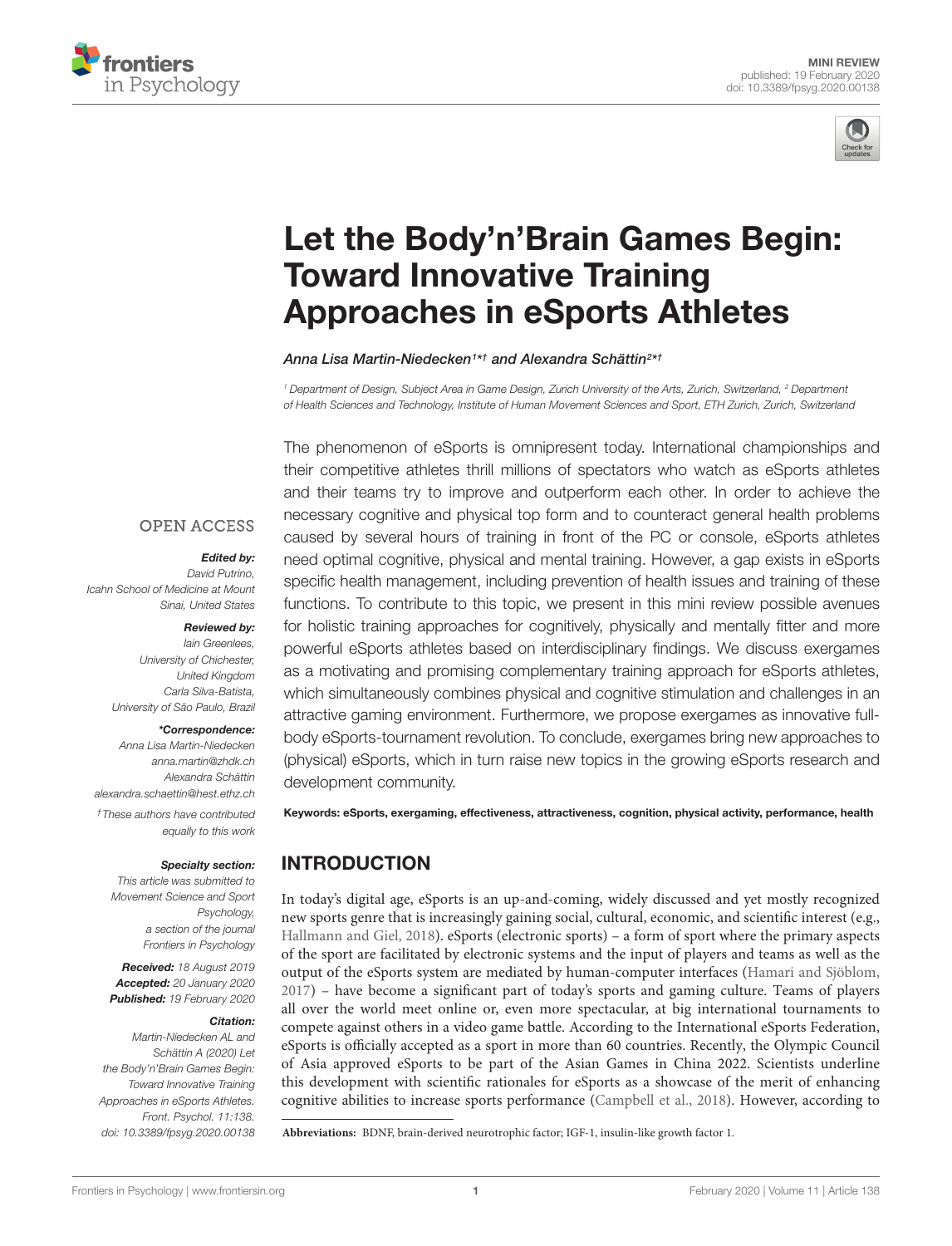the current state of knowledge, much is still unclear if one considers physical and cognitive processes, strains and general health-related issues in eSports athletes as well as specific methods to train, prevent or treat them. With the rise of eSports and the continued emergence of professional eSports leagues, a huge demand exists for new research and development aimed toward understanding and supporting the performance and health-related factors behind this special profession.

To contribute to this uprising topic, we reviewed existing literature in eSports and related fields such as cognitive and movement science as well as interdisciplinary game research. Following, we illustrate how this interdisciplinary knowledge can help to understand and support cognitive, physical and mental processes in eSports athletes and thus serve as a basis for new training approaches towards optimal performance and health in eSports athletes. Finally, we elaborate on and suggest potential avenues, how to compose interdisciplinarily inspired exergamebased training for (physical) eSports athletes.

# eSPORTS ATHLETES

Several hours per day, professional eSports athletes play the video games they specialized in to improve specific gaming skills including gamepad and keyboard handling, game knowledge as well as strategy and tactics. These long-term cognitive, physical and mental tenses can favor the development of negative healthrelated side effects.

## Status Quo: eSports Athletes' Health

On the bodily level, eSports athletes are susceptible to chronic overuse or (sports) injuries such as eye fatigue [excessive exposure to light-emitting diodes (LEDs)] as well as neck, back and wrist pain [\(Brautigam,](#page-5-0) [2016;](#page-5-0) [DiFrancisco-Donoghue](#page-6-3) [et al.,](#page-6-3) [2019\)](#page-6-3). These conditions are close to conditions seen in sedentary desk jobs [\(DiFrancisco-Donoghue et al.,](#page-6-3) [2019\)](#page-6-3). In general, eSports athletes tend to have a higher risk for a diminished health status due to characteristics of eSports (e.g., long-lasting sitting position in front of screens) [\(Brautigam,](#page-5-0) [2016;](#page-5-0) [DiFrancisco-Donoghue et al.,](#page-6-3) [2019\)](#page-6-3). On the mental level, eSport athletes might also suffer from diseases such as depression [\(Rudolf et al.,](#page-7-0) [2016\)](#page-7-0) and burn-out symptoms [\(Pérez-Rubio et al.,](#page-7-1) [2017\)](#page-7-1). Moreover, psycho-social components can include addictive behavior, personal hygiene issues, social anxiety, and sleep disturbances [\(DiFrancisco-Donoghue et al.,](#page-6-3) [2019\)](#page-6-3), which in turn can affect the physical, cognitive and mental health state of eSports athletes. Among others, certain cognitive issues are associated with gaming addiction such as cognitive deficits (e.g., impaired executive functioning, hazardous decision-making or deliberative processes) and cognitive biases (e.g., attentional biases, cognitive distortions and dysfunctional cognition) [\(Billieux et al.,](#page-5-1) [2020\)](#page-5-1). Regarding sleep disturbances, the screen light can impact the natural circadian rhythm and this, in turn, might affect the sleep behavior as well [\(Tosini et al.,](#page-7-2) [2016\)](#page-7-2). Furthermore, sleep disturbances seem to be related to depression and cognitive impairments, although this relationship varies by age [\(Alfano et al.,](#page-5-2) [2009\)](#page-5-2).

Overall, these health constraints lead to a high drop-out rate and career-ending injuries in professional eSports athletes [\(DiFrancisco-Donoghue et al.,](#page-6-3) [2019\)](#page-6-3).

# eSports-Specific Performance Requirements

As mentioned before, eSports performance is demanding on several levels and requires different abilities to sustain strenuous tournaments as well as long-lasting, regular daily training sessions. An electronic survey study showed that average eSports athletes train between 3 and 10 h per day [\(DiFrancisco-Donoghue](#page-6-3) [et al.,](#page-6-3) [2019\)](#page-6-3). Another study surveyed that professional and highlevel eSports athletes train 5.28 h every day [\(Kari et al.,](#page-6-4) [2019\)](#page-6-4). Such a training session can last 3 or more hours in sitting position without standing to take a break [\(DiFrancisco-Donoghue et al.,](#page-6-3) [2019\)](#page-6-3). Furthermore, eSports performance demands physical effort. Especially during stressful tournaments, the heart rate can extremely increase, e.g., up to 160 to 180 beats per minute [\(Rudolf et al.,](#page-7-0) [2016\)](#page-7-0). Moreover, supporting musculature of the back and neck are continuously tense in the sitting position and hand muscles are ongoingly needed for fine motor skills. eSports athletes reach up to 400 klicks or keystrokes per minute showing augmented manual dexterity [\(Green and Bavelier,](#page-6-5) [2006a;](#page-6-5) [Rudolf](#page-7-0) [et al.,](#page-7-0) [2016\)](#page-7-0). Furthermore, those athletes show highly complex and coordinated skills and movement patterns to interact with their controller devices (e.g., keyboard) [\(Hilvoorde and Pot,](#page-6-6) [2016;](#page-6-6) [Campbell et al.,](#page-6-2) [2018\)](#page-6-2).

Even more pronounced in eSports are the cognitive challenges, which is why eSports players are also referred to as "cognitive athletes". Cognitive resources are needed to learn, train and consolidate specific cognitive abilities, which are necessary to build the cognitive expertise or skill set of eSports athletes. The cognitive workload during eSports game sessions demands various cognitive domains including attention (e.g., dividing and switching attention), perception and information processing (e.g., fast reaction time) and visuo-spatial skills (e.g., navigating in a virtual environment) [\(Green and Bavelier,](#page-6-7) [2003,](#page-6-7) [2006a](#page-6-5)[,b](#page-6-8)[,c,](#page-6-9) [2007;](#page-6-10) [Bavelier et al.,](#page-5-3) [2012;](#page-5-3) [Bejjanki et al.,](#page-5-4) [2014;](#page-5-4) [Bediou et al.,](#page-5-5) [2018;](#page-5-5) [Chopin et al.,](#page-6-11) [2019;](#page-6-11) [Torner et al.,](#page-7-3) [2019\)](#page-7-3). Furthermore, habitual video game players benefit from enhanced hand-eye coordination [\(Green and Bavelier,](#page-6-9) [2006c\)](#page-6-9). To keep in mind, the respective skill set varies depending on the characteristics of the played video game. To properly recall these cognitive skills and to achieve optimal performance, eSports athletes also need a strong foundation of mental and psychological skills (e.g., emotional regulation and attentional control) [\(Himmelstein et al.,](#page-6-12) [2017\)](#page-6-12).

A clear mind, optimal cognitive abilities and a proper working physical system can be the crucial difference between eSports athletes who win or lose a tournament. Thus, preventive and therapeutic approaches to counteract health-related issues and support long-term health are needed, but also innovative training approaches that specifically train the athletes on the cognitive, physical and mental level. A survey revealed that 55.6% of professional and high-level eSports athletes believe that physical exercise enhances their eSports performance [\(Kari et al.,](#page-6-4)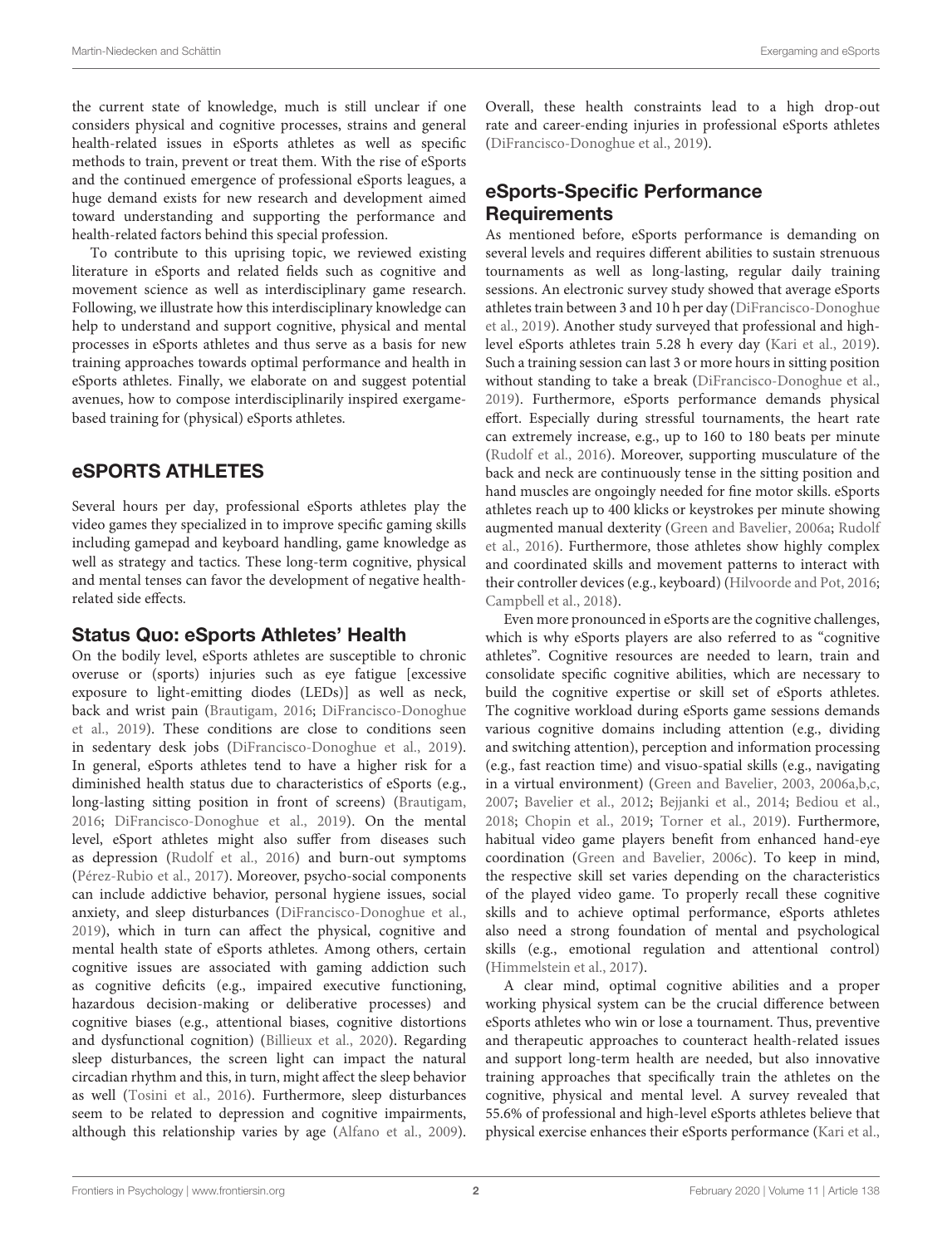[2019\)](#page-6-4). Nowadays, professional and high-level eSports athletes perform approximately 1.08 h of physical exercises per day, but rather to increase their healthy lifestyle than to improve their eSports performance [\(Kari et al.,](#page-6-4) [2019\)](#page-6-4). Nevertheless, a recent study showed that still 40% of the eSports athletes do not participate in any form of physical exercise or have less than 60 min of daily activity [\(DiFrancisco-Donoghue et al.,](#page-6-3) [2019\)](#page-6-3) indicating that physical exercising is not yet on the daily agenda of every eSports athlete. Regarding cognitive training, besides the daily gaming routine, there is currently no literature discussing potential complementary brain training approaches while some indications exist for mental training in eSports athletes [\(Nilsson and Lee,](#page-7-4) [2019\)](#page-7-4). Furthermore, little knowledge exists on the topic of preventive and therapeutic approaches as well as performance-related training (frequency, intensity, time and type of exercises) for eSports athletes [\(Kari et al.,](#page-6-4) [2019\)](#page-6-4). A current study recommends developing and incorporating a health management model for eSports athletes as well as defining and understanding the medical needs of eSports athletes as it is standard for other athletes [\(DiFrancisco-Donoghue et al.,](#page-6-3) [2019\)](#page-6-3). As indicated before, one part of such a health management model would include attractive and effective (training) approaches that meet the specific needs of eSports athletes in terms of overall health and gaming performance. To this day, however, no eSports-specific, well-founded and scientifically proven training approaches are known. A promising training approach that could be a beneficial part of a health management model in eSports athletes is combined physical-cognitive training.

### General Beneficial Mechanisms of a Combined Physical-Cognitive Training

Of great interest for eSports athletes are proper cognitive functioning and existing cognitive reserves that could boost gaming performance. Physical exercise can positively affect cognitive functioning by triggering different metabolic brain pathways and mechanism [\(Thomas et al.,](#page-7-5) [2012;](#page-7-5) [Hötting and](#page-6-13) [Röder,](#page-6-13) [2013;](#page-6-13) [Voelcker-Rehage and Niemann,](#page-8-0) [2013;](#page-8-0) [Bamidis](#page-5-6) [et al.,](#page-5-6) [2014;](#page-5-6) [Erickson et al.,](#page-6-14) [2015;](#page-6-14) [Ballesteros et al.,](#page-5-7) [2018;](#page-5-7) [Netz,](#page-7-6) [2019\)](#page-7-6). Aerobic exercise elevates serum BDNF levels [\(Vaynman](#page-8-1) [et al.,](#page-8-1) [2004;](#page-8-1) [Knaepen et al.,](#page-6-15) [2010;](#page-6-15) [Lafenêtre et al.,](#page-7-7) [2010;](#page-7-7) [Huang](#page-6-16) [et al.,](#page-6-16) [2014\)](#page-6-16). BDNF is a crucial mediator of the exerciseinduced neuroplasticity, and the magnitude of its increase seem to be exercise intensity-dependent [\(Cotman and Berchtold,](#page-6-17) [2002;](#page-6-17) [Huang et al.,](#page-6-16) [2014\)](#page-6-16). Further growth factors that might facilitate the effects of aerobic exercise on neuroplasticity are IGF-1 and vascular endothelial growth factor [\(Trejo et al.,](#page-7-8) [2001;](#page-7-8) [Voss et al.,](#page-8-2) [2013;](#page-8-2) [Maass et al.,](#page-7-9) [2016\)](#page-7-9). In addition, physical exercise has been shown to affect neurotransmitter systems [\(Lista and Sorrentino,](#page-7-10) [2010\)](#page-7-10). Moreover, aerobic exercise can increase brain perfusion leading to enhanced supply of oxygen and nutrients [\(Hötting and Röder,](#page-6-13) [2013;](#page-6-13) [Maass et al.,](#page-7-9) [2016\)](#page-7-9). Additionally, strength training can create a supportive brain environment via e.g., increased IGF-1 production [\(Cassilhas](#page-6-18) [et al.,](#page-6-18) [2007;](#page-6-18) [Vega et al.,](#page-8-3) [2010\)](#page-8-3). However, animal studies showed that physical exercise combined with enriched environments (and thus increased cognitive stimulation) might potentiate

the positive training effects [\(Kempermann,](#page-6-19) [2002;](#page-6-19) [Fabel et al.,](#page-6-20) [2009;](#page-6-20) [Kempermann et al.,](#page-6-21) [2010\)](#page-6-21). Physical exercise facilitates neuroplastic processes while cognitive exercise guides the plastic changes [\(Fissler et al.,](#page-6-22) [2013;](#page-6-22) [Bamidis et al.,](#page-5-6) [2014\)](#page-5-6). A further crucial factor seems that both components, physical and cognitive, need to be simultaneously present to get the best output [\(Fissler](#page-6-22) [et al.,](#page-6-22) [2013\)](#page-6-22). A recent review speculated that "[. . .] incorporating cognitive tasks into motor tasks, rather than separate training of mental and physical functions is the most promising approach to efficiently enhance cognitive reserve [...]" [\(Herold et al.,](#page-6-23) [2018\)](#page-6-23). Next to the cognitive improvement by a combined physicalcognitive approach, exercising can also trigger general physical effects depending on the physical components that are integrated into the training [e.g., aerobic components can enhance the cardiovascular system [\(Cornelissen and Fagard,](#page-6-24) [2005\)](#page-6-24), strength components can improve the musculoskeletal system [\(Kristensen](#page-7-11) [and Franklyn-Miller,](#page-7-11) [2012;](#page-7-11) [Ciolac and Rodrigues-da-Silva,](#page-6-25) [2016\)](#page-6-25), and motor components can influence coordination and balance skills [\(Pless and Carlsson,](#page-7-12) [2000;](#page-7-12) [Kümmel et al.,](#page-7-13) [2016\)](#page-7-13)]. For eSports athletes, these potential adaptations can positively influence their general health status and that, in turn, can support their gaming performance in training and tournament situations.

An innovative training approach that could take up the holistic body'n'brain training in the field of eSports athletes and that could be a combined physical-cognitive and motivating addition to the conventional training approaches are exergames. Due to their playful training approach and the typical setup, exergames could offer a somewhat familiar and thus particularly attractive training approach for eSports athletes while potentially achieving effective cognitive, physical and mental outcomes for eSports athletes.

## PERSPECTIVES ON EXERGAMES IN eSPORTS

Exergames are single or multiplayer games that are controlled by physically active body movements [\(Oh and Yang,](#page-7-14) [2010;](#page-7-14) [Mueller](#page-7-15) [et al.,](#page-7-15) [2016\)](#page-7-15). Some require more physical effort than others (fullbody movements versus moving single body parts). Exergames, which are also known as movement-based games [\(Isbister and](#page-6-26) [Mueller,](#page-6-26) [2015\)](#page-6-26), active video games [\(Biddiss and Irwin,](#page-5-8) [2010\)](#page-5-8) or exertion games [\(Mueller et al.,](#page-7-15) [2016\)](#page-7-15), can be played in different settings. Typically, a player who physically interacts with a motion-based controller technology moves in front of a screen, which displays a virtual game scenario. Thus, commercially available exergame platforms such as the Nintendo Wii, the Sony Move or the Microsoft Kinect and their corresponding games have successfully been turning living rooms into playful training settings for about 10 years now [\(Mueller et al.,](#page-7-15) [2016;](#page-7-15) [Martin-Niedecken and Mekler,](#page-7-16) [2018\)](#page-7-16). Besides virtual exergame environments, we also find exergame scenarios, which, similar to classic sports games, can be played analogously in the physical space with optional technical aids (e.g., physical obstacles or devices) and thus completely do without the classic player-screen setting (e.g., [Segura et al.,](#page-7-17) [2013\)](#page-7-17). Apart from the entertainment market, game-based training and therapy applications further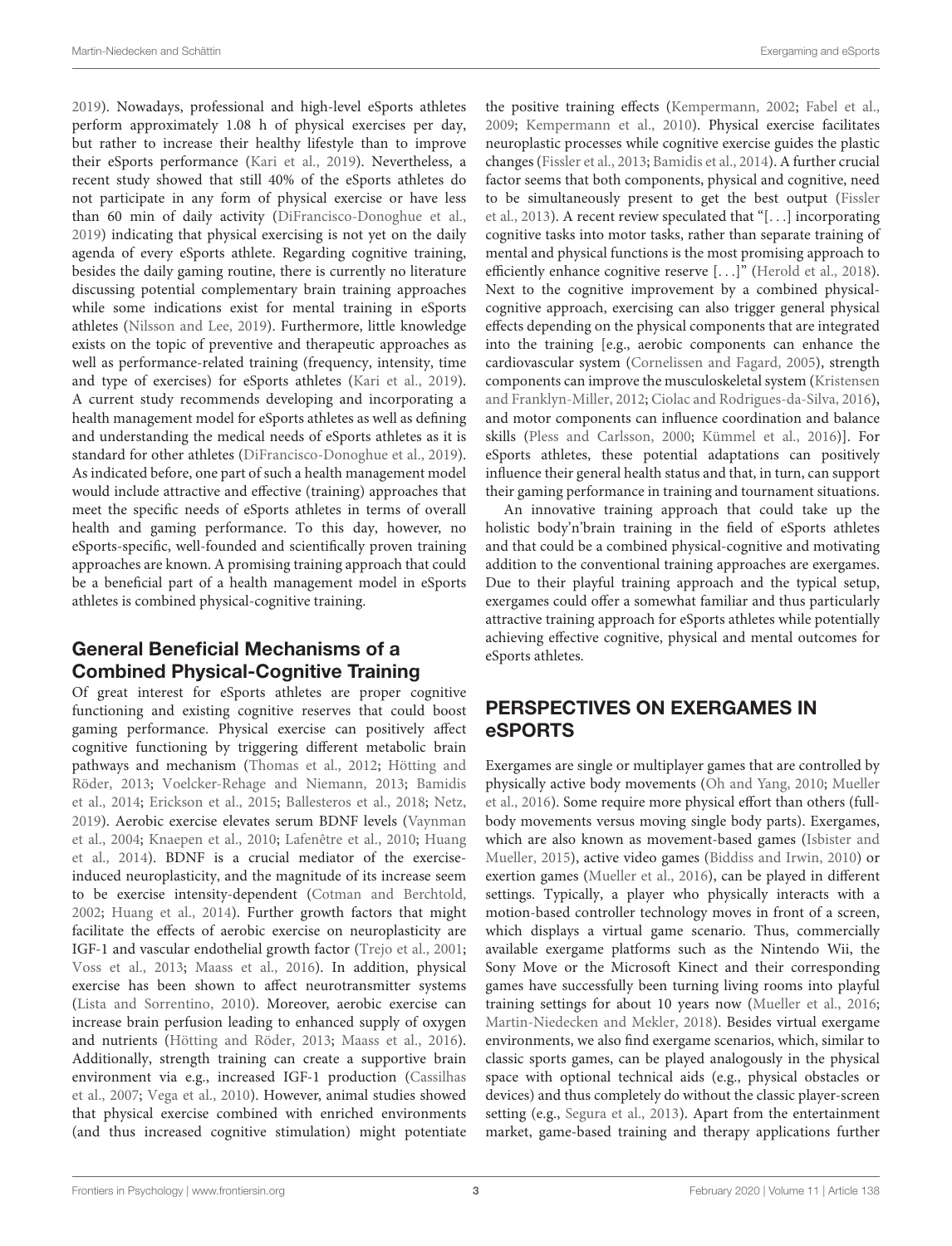establish themselves in the fitness and rehabilitation industry (e.g., [Martin-Niedecken et al.,](#page-7-18) [2019\)](#page-7-18).

### Evidence in Exergame Training

So far, studies in the field of exergaming have investigated various effects of commercially available and specifically developed exergames in different target population such as children, adolescents, seniors or patients. Results deliver indications for effects on the cognitive (e.g., executive functions, attention and visual-spatial skills) [\(Staiano and Calvert,](#page-7-19) [2011;](#page-7-19) [Best,](#page-5-9) [2015;](#page-5-9) [Benzing et al.,](#page-5-10) [2016;](#page-5-10) [Mura et al.,](#page-7-20) [2017;](#page-7-20) [Stojan and](#page-7-21) [Voelcker-Rehage,](#page-7-21) [2019;](#page-7-21) [Xiong et al.,](#page-8-4) [2019\)](#page-8-4), physical (e.g., energy expenditure, heart rate, and physical activity) [\(Staiano and](#page-7-19) [Calvert,](#page-7-19) [2011;](#page-7-19) [Sween et al.,](#page-7-22) [2014;](#page-7-22) [Best,](#page-5-9) [2015;](#page-5-9) [Kari,](#page-6-27) [2017\)](#page-6-27) and mental (e.g., social interaction, self-esteem, motivation, and mood) [\(Staiano and Calvert,](#page-7-19) [2011;](#page-7-19) [Li et al.,](#page-7-23) [2016;](#page-7-23) [Joronen et al.,](#page-6-28) [2017;](#page-6-28) [Lee et al.,](#page-7-24) [2017;](#page-7-24) [Byrne and Kim,](#page-6-29) [2019\)](#page-6-29) level. Generally, exergames are very well known for their playful combination of physically and cognitively challenging tasks and thus provide dual domain training, which indicates to have greater effects compared to traditional training approaches [\(Schättin et al.,](#page-7-25) [2016;](#page-7-25) [Ballesteros et al.,](#page-5-7) [2018;](#page-5-7) [Egger et al.,](#page-6-30) [2019;](#page-6-30) [Stojan and](#page-7-21) [Voelcker-Rehage,](#page-7-21) [2019\)](#page-7-21). Nevertheless, more studies are needed that examine the effects of long-term training periods.

Besides the cognitive, physical and mental effectiveness of exergame training, it is further known for its appealing and motivating impact, especially in physically less active populations (e.g., [Lu et al.,](#page-7-26) [2013;](#page-7-26) [Kappen et al.,](#page-6-31) [2019\)](#page-6-31). By offering different players [with different motivational types [\(Tondello et al.,](#page-7-27) [2019\)](#page-7-27)] an audio-visual and narrative appealing, immersive game scenario, exergames enable a shift of the (cognitive) focus of the player to the playful experience, making it easy to engage in a physically challenging training [\(Martin-Niedecken et al.,](#page-7-18) [2019\)](#page-7-18). Exergames have successfully been shown to increase training adherence (e.g., [Valenzuela et al.,](#page-7-28) [2018\)](#page-7-28), long-term motivation (e.g., [Macvean and Robertson,](#page-7-29) [2013\)](#page-7-29), engagement (e.g., [Lyons,](#page-7-30) [2015\)](#page-7-30), immersion (e.g., [Lu et al.,](#page-7-26) [2013\)](#page-7-26), and flow experience (e.g., [Martin-Niedecken and Götz,](#page-7-31) [2017\)](#page-7-31) in players from different populations. However, further research and development work is needed to fully explore and understand the effects of various exergame design elements on players' gameplay and training experience considering the physical, cognitive and mental level.

### Exergames – Innovative Training Tools in eSports Athletes

If designed properly in terms of effectiveness and attractiveness, exergames allow for innovative, motivating and holistic training approaches, which may be extremely suitable and beneficial in eSports athletes to keep and maintain their cognitive, physical and mental processes and thus to increase their eSports-related performance and health. Multiple interdisciplinary design guidelines provide well-funded recommendations and considerations for the design of effective [\(Wüest et al.,](#page-8-5) [2014;](#page-8-5) [Hardy et al.,](#page-6-32) [2015;](#page-6-32) [Hoffmann et al.,](#page-6-33) [2016;](#page-6-33) [Benzing and Schmidt,](#page-5-11) [2018\)](#page-5-11) and attractive [\(Sweetser and Wyeth,](#page-7-32) [2005;](#page-7-32) [Sinclair et al.,](#page-7-33) [2007,](#page-7-33) [2009;](#page-7-34) [Segura et al.,](#page-7-17) [2013;](#page-7-17) [Mueller](#page-7-35) [and Isbister,](#page-7-35) [2014;](#page-7-35) [Kajastila and Hämäläinen,](#page-6-34) [2015;](#page-6-34) [Isbister,](#page-6-35) [2016;](#page-6-35) [Mueller et al.,](#page-7-15) [2016\)](#page-7-15) exergames, which immerse the player in a motivating and flowing workout experience in front of a screen or in a physical play space. In the context of eSports, however, exergames are not yet used or evaluated as potential training tools. In order to meet the previously described diverse physical, cognitive and mental needs of eSports athletes, exergames must meet certain requirements that are aimed at the specific requirements and general health aspects, which in turn have a positive influence on eSports performance. Following exemplarily avenues for potential eSports-specific exergame concepts including physical, cognitive and mental components are described (**[Figure 1](#page-4-0)**).

Generally, exergames allow for the development of target audience-specific holistic body'n'brain training concepts featuring full-body movements which follow specific design and training principles. To counteract health-related symptoms of eSports athletes' mainly sedentary activities and onesided physical strain, exergames could feature full-body functional movements [\(Weiss et al.,](#page-8-6) [2010\)](#page-8-6) with a strong focus on strength training (e.g., holding musculature, trunk musculature, and strength endurance) and flexibility elements (e.g., coordination and stretching). To support performance-related physical-cognitive processes particularly during tournament situations, exergames should further feature cardio-vascular training elements (e.g., high intensity interval training) [\(Farrow et al.,](#page-6-36) [2019\)](#page-6-36). On the cognitive level, exergames provide several options to train executive functions (e.g., inhibition and flexibility) and attentional functions (e.g., divided and selective attention) via various multi-sensory stimuli on the audio-visual [\(Ekman,](#page-6-37) [2008\)](#page-6-37), haptic [\(Shaw](#page-7-36) [et al.,](#page-7-36) [2017\)](#page-7-36) or proprioceptive level [\(Moran et al.,](#page-7-37) [2016\)](#page-7-37). Exergames further allow for real-time adaptations of both the cognitive and the physical challenge, based on each player's personal fitness, gaming skills and performance and thus can provide an individualized, optimally balanced training mode [\(Sinclair et al.,](#page-7-33) [2007\)](#page-7-33).

Furthermore, due to the combination of gaming and exercising, exergames can positively affect eSports athletes' mental state, especially if they suffer from depression and thus feel completely unmotivated to participate in any physical activity [\(Li et al.,](#page-7-23) [2016\)](#page-7-23). The implementation of specific game mechanics, feedback loops and design parameters may further be suitable to train certain game tactics/strategies, which are needed in eSports games and to extend the very specific skill profile of eSports athletes. Among others, exergames allow simulating socially and bodily competitive multiplayer situations. This might help eSports athletes to mentally handle stressful situations [\(Argelaguet Sanz et al.,](#page-5-12) [2015\)](#page-5-12) and train mental strength [\(Kamel Boulos,](#page-6-38) [2012\)](#page-6-38) by triggering bodily security and selfesteem [\(Gerling et al.,](#page-6-39) [2014\)](#page-6-39), which are valuable attributes when it comes to eSports tournaments. The implementation of more calming and active relaxation training concepts such as yoga or breathing exercises could further help to target anxiety, stress and other psychophysiological, psychosomatic and mental issues [\(Van Rooij et al.,](#page-8-7) [2016;](#page-8-7) [Patibanda et al.,](#page-7-38) [2017\)](#page-7-38). Moreover, eSports athletes could benefit from more analogous exergame designs,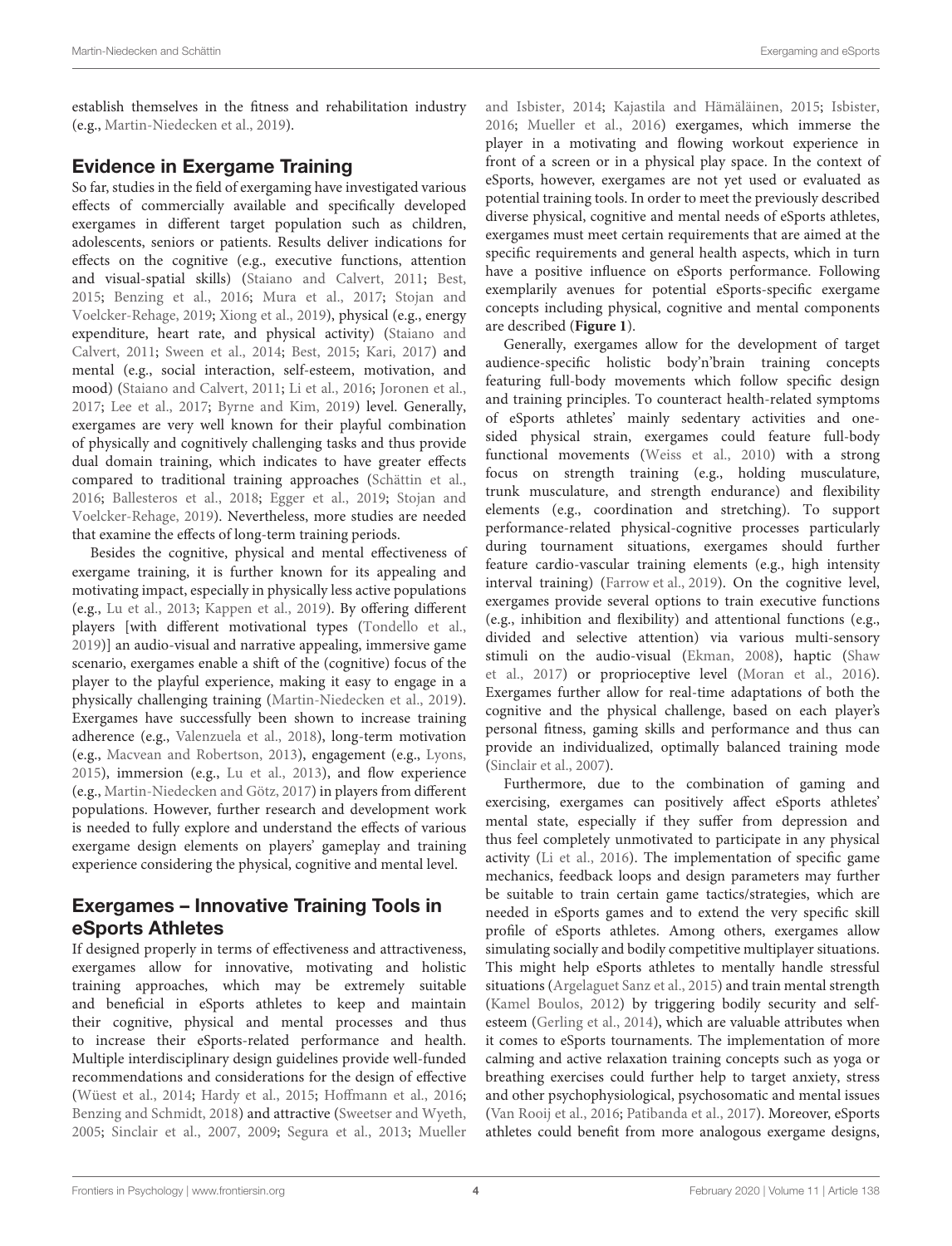| Key Influencing Component | Exergame Training & Design Requirements                                                                                                                                                                                                                     |                                                                                                                                     | Potential Positive (Component-Specific) Effects on                                                                                                                                                                                                                                                        |
|---------------------------|-------------------------------------------------------------------------------------------------------------------------------------------------------------------------------------------------------------------------------------------------------------|-------------------------------------------------------------------------------------------------------------------------------------|-----------------------------------------------------------------------------------------------------------------------------------------------------------------------------------------------------------------------------------------------------------------------------------------------------------|
| Physical                  | Endurance, strength,<br>$\bullet$<br>motor and stretch training<br>Full-body functional<br>$\bullet$<br>movements<br>High Intensity Interval<br>$\bullet$<br>Training<br>Active relaxation training<br>$\bullet$<br>such as yoga and<br>breathing exercises | components<br>Simultaneously vs. sequential<br>training focus<br>Distribution of training<br>uncoupled<br>Coupled vs.<br>determines | Gaming performance (e.g., information<br>$\bullet$<br>processing, executive and attentional<br>functions, perception, and visuo-spatial skills<br>Lifestyle (e.g., counteract sedentary<br>$\bullet$<br>behavior)<br>Musculoskeletal system (e.g., holding<br>$\bullet$<br>musculature of neck and trunk) |
| Cognitive                 | Multisensory stimulation:<br>$\bullet$<br>audio-visual, haptic,<br>proprioceptive level<br>Game tactics and<br>$\bullet$<br>strategies                                                                                                                      |                                                                                                                                     | Balanced physical strain<br>$\bullet$<br>Mental strength (e.g., counteract depression<br>$\bullet$<br>and burn-out)<br>Self-esteem and bodily security<br>$\bullet$<br>$\bullet$                                                                                                                          |
| Mental                    | Digital/virtual detox: exergaming in the<br>$\bullet$<br>physical space<br>Simulation of mentally challenging situations<br>$\bullet$<br>Psychophysiological and psychosomatic<br>$\bullet$<br>training                                                     |                                                                                                                                     | Gaming behavior (e.g., counteract effects of<br>addictive behavior such as loss of reality and<br>social isolation)                                                                                                                                                                                       |

<span id="page-4-0"></span>FIGURE 1 | Summary of avenues for the development of eSports-specific exergame concepts and the effects of selected physical, cognitive and mental training as well as design components on eSports athletes' performance and health.



<span id="page-4-1"></span>

as they take the players out of the often very engaging virtual world and focus on the real environment, while still maintaining the playful character and thus particularly counteract potential negative effects of gaming addiction.

Finally, exergames can also serve as assessment tools. Next to various physical and game performance-related input parameters, exergames could track training effects on specific skill levels or allow for planning and analyzing individual training sessions. Thus, the body-centered characteristics of

exergames may also be a supportive tool for eSports coaches. However, not every commercially available exergame can be used as an additional eSports training tool. To provide a benefit for eSports athletes' gaming performance and health, specifically modified or newly developed, effective and attractive exergames are needed, which are co-designed and evaluated by an interdisciplinary team of experts from the fields of eSports, game design and research, movement and cognitive science as well as psychology.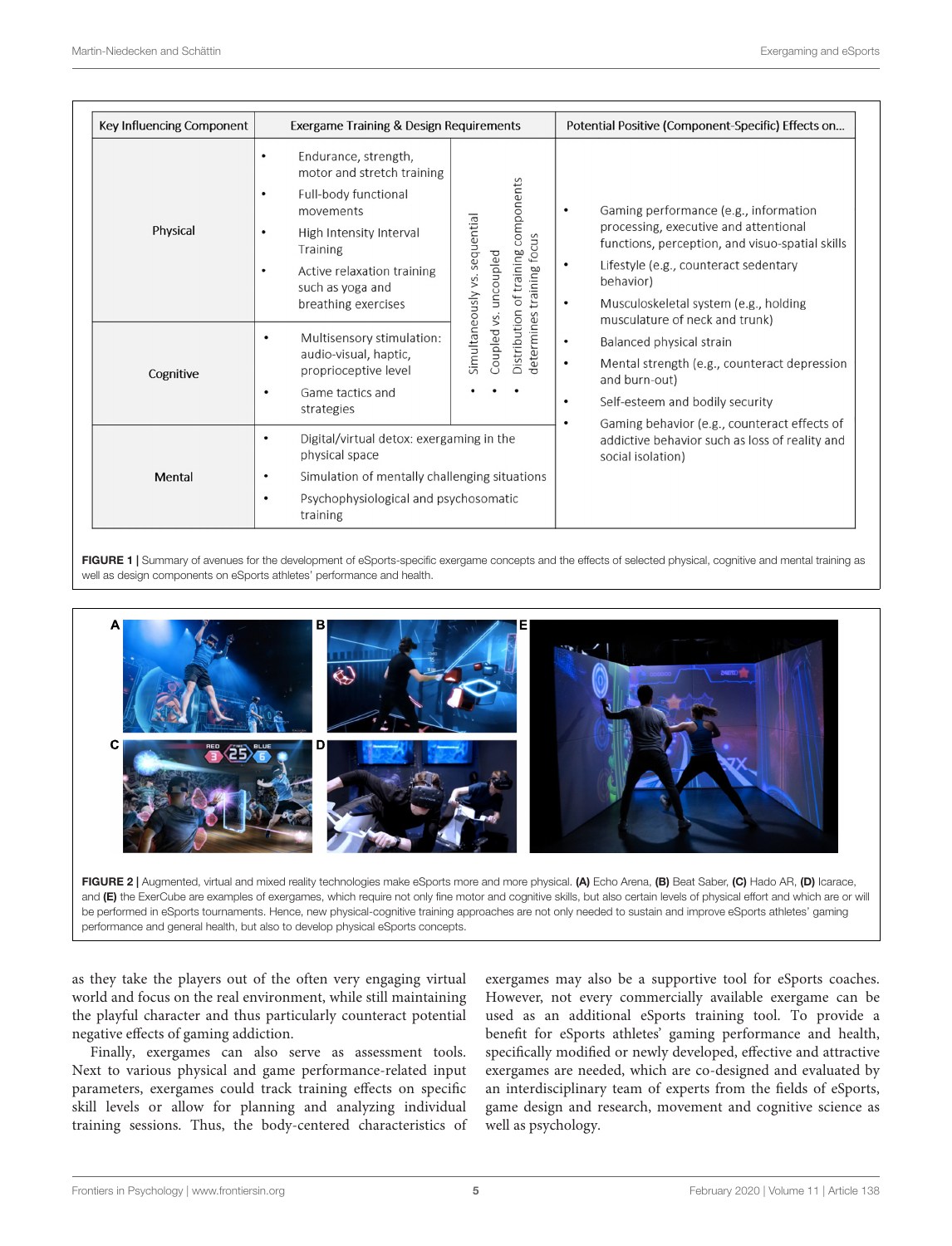# eSports Becomes Physical – The Exergame-Based Future of eSports?!

Besides their potential application as an additional training tool in eSports athletes, exergames further open up new possibilities for physical eSports leagues [\(Kajastila and Hämäläinen,](#page-6-34) [2015\)](#page-6-34). To be suitable as a competitive discipline, exergames again must fulfill certain requirements such as standardized setups and scenarios or multiplayer balancing (e.g., [Bayrak et al.,](#page-5-13) [2017\)](#page-5-13). Today, immersive Virtual and Augmented Reality technologies allow players to physically engage in games. eSports is following this trend and thus more and more physical game genres are establishing themselves in professional leagues, which are played against each other in the context of larger tournaments (**[Figures 2A–E](#page-4-1)**).

Given the current trend, it is even more important to provide athletes with specific exergame training tools besides the games they specialized into. One exergame example which unites various of the previously mentioned requirements, such as an effective full-body functional training, is scalable from moderate to high intensity, provides an attractive and physically immersive gaming environment, and was designed and evaluated by an interdisciplinary team of sports scientists and game designers, is the ExerCube [\(Martin-Niedecken and Mekler,](#page-7-16) [2018;](#page-7-16) [Martin-](#page-7-18)[Niedecken et al.,](#page-7-18) [2019\)](#page-7-18) by Sphery Ltd. (**[Figure 2E](#page-4-1)**).

# **CONCLUSION**

Today eSports is a widely discussed and omnipresent phenomenon. eSports athletes compete in major tournaments in front of an audience of millions. To be in top form and able to cope with this situation as well as to counteract general health

## **REFERENCES**

- <span id="page-5-2"></span>Alfano, C. A., Zakem, A. H., Costa, N. M., Taylor, L. K., and Weems, C. F. (2009). Sleep problems and their relation to cognitive factors, anxiety, and depressive symptoms in children and adolescents. Depress. Anxiety 26, 503–512. [doi: 10.1002/da.20443](https://doi.org/10.1002/da.20443)
- <span id="page-5-12"></span>Argelaguet Sanz, F., Multon, F., and Lécuyer, A. (2015). A methodology for introducing competitive anxiety and pressure in VR sports training. Front. Robot. AI 2:10.
- <span id="page-5-7"></span>Ballesteros, S., Voelcker-Rehage, C., and Bherer, L. (2018). Cognitive and Brain Plasticity Induced by Physical Exercise, Cognitive Training, Video Games, and Combined Interventions. Front. Hum. Neurosci. 12:169.
- <span id="page-5-6"></span>Bamidis, P., Vivas, A., Styliadis, C., Frantzidis, C., Klados, M., Schlee, W., et al. (2014). A review of physical and cognitive interventions in aging. Neurosci. Biobehav. Rev. 44, 206–220. [doi: 10.1016/j.neubiorev.2014.](https://doi.org/10.1016/j.neubiorev.2014.03.019) [03.019](https://doi.org/10.1016/j.neubiorev.2014.03.019)
- <span id="page-5-3"></span>Bavelier, D., Green, C. S., Pouget, A., and Schrater, P. (2012). Brain plasticity through the life span: learning to learn and action video games. Annu. Rev. Neurosci. 35, 391–416. [doi: 10.1146/annurev-neuro-060909-152832](https://doi.org/10.1146/annurev-neuro-060909-152832)
- <span id="page-5-13"></span>Bayrak, A. T., Kumar, R., Tan, J., AhMu, D., Hohepa, J., Shaw, L. A., et al. (2017). "Balancing different fitness levels in competitive exergames based on heart rate and performance," in Proceedings of the 29th Australian Conference on Computer-Human Interaction, (New York, NY: ACM), 210–217.

issues caused by the very special athlete profiles, eSports athletes need optimal cognitive, physical and mental abilities. However, a holistic health management system for eSports athletes is missing. Findings from interdisciplinary work in related fields such as cognitive and movement science or game research will provide potential avenues for the development of holistic body'n'brain training approaches for eSports athletes. A very promising and innovative training approach is exergaming, which combines physical and cognitive training in an attractive gaming environment. Considering the game design and training principles as well as eSports specific requirements, exergames could serve as an additional training option to holistically support gaming performance and general health in eSports athletes. However, further interdisciplinary research and development work is needed to understand and meet the various requirements of eSports athletes and to unite them into exergames, which then may serve as a training tool and an eSports genre. To conclude, exergames bring new approaches to (physical) eSports, which in turn raise new topics in the growing eSports research and development community.

# AUTHOR CONTRIBUTIONS

AM-N and AS equally contributed to the conceptualization of the mini review, compilation and review of relevant related work, and writing of the manuscript.

## ACKNOWLEDGMENTS

The authors would like to thank Manuela Adcock for critically reviewing the manuscript.

- <span id="page-5-5"></span>Bediou, B., Adams, D. M., Mayer, R. E., Tipton, E., Green, C. S., and Bavelier, D. (2018). Meta-analysis of action video game impact on perceptual, attentional, and cognitive skills. Psychol. Bull. 144, 77–110. [doi: 10.1037/bul0000130](https://doi.org/10.1037/bul0000130)
- <span id="page-5-4"></span>Bejjanki, V. R., Zhang, R., Li, R., Pouget, A., Green, C. S., Lu, Z.-L., et al. (2014). Action video game play facilitates the development of better perceptual templates. Proc. Natl. Acad. Sci. U.S.A. 111, 16961–16966. [doi: 10.1073/pnas.](https://doi.org/10.1073/pnas.1417056111) [1417056111](https://doi.org/10.1073/pnas.1417056111)
- <span id="page-5-10"></span>Benzing, V., Heinks, T., Eggenberger, N., and Schmidt, M. (2016). Acute cognitively engaging exergame-based physical activity enhances executive functions in adolescents. PloS One 11:e0167501. [doi: 10.1371/journal.pone.016](https://doi.org/10.1371/journal.pone.0167501) [7501](https://doi.org/10.1371/journal.pone.0167501)
- <span id="page-5-11"></span>Benzing, V., and Schmidt, M. (2018). Exergaming for children and adolescents: strengths, weaknesses, opportunities and threats. J. Clin. Med. 7:E422. [doi:](https://doi.org/10.3390/jcm7110422) [10.3390/jcm7110422](https://doi.org/10.3390/jcm7110422)
- <span id="page-5-9"></span>Best, J. R. (2015). Exergaming in youth: effects on physical and cognitive health. Z. Psychol. 221, 72–78. [doi: 10.1027/2151-2604/a000137](https://doi.org/10.1027/2151-2604/a000137)
- <span id="page-5-8"></span>Biddiss, E., and Irwin, J. (2010). Active video games to promote physical activity in children and youth: a systematic review. Arch. Pediatr. Adolesc. Med. 164, 664–672.
- <span id="page-5-1"></span>Billieux, J., Potenza, M. N., Maurage, P., Brevers, D., Brand, M., and King, D. L. (2020). Cognitive Factors Associated with Gaming Disorder, Cognition and Addiction. Amsterdam: Elsevier, 221–230.
- <span id="page-5-0"></span>Brautigam, T. (2016). Esports Needs to Face its Injury Problem. Available at: [https:](https://esportsobserver.com/esports-needs-face-injury-problem/) [//esportsobserver.com/esports-needs-face-injury-problem/](https://esportsobserver.com/esports-needs-face-injury-problem/) (accessed January 30, 2020).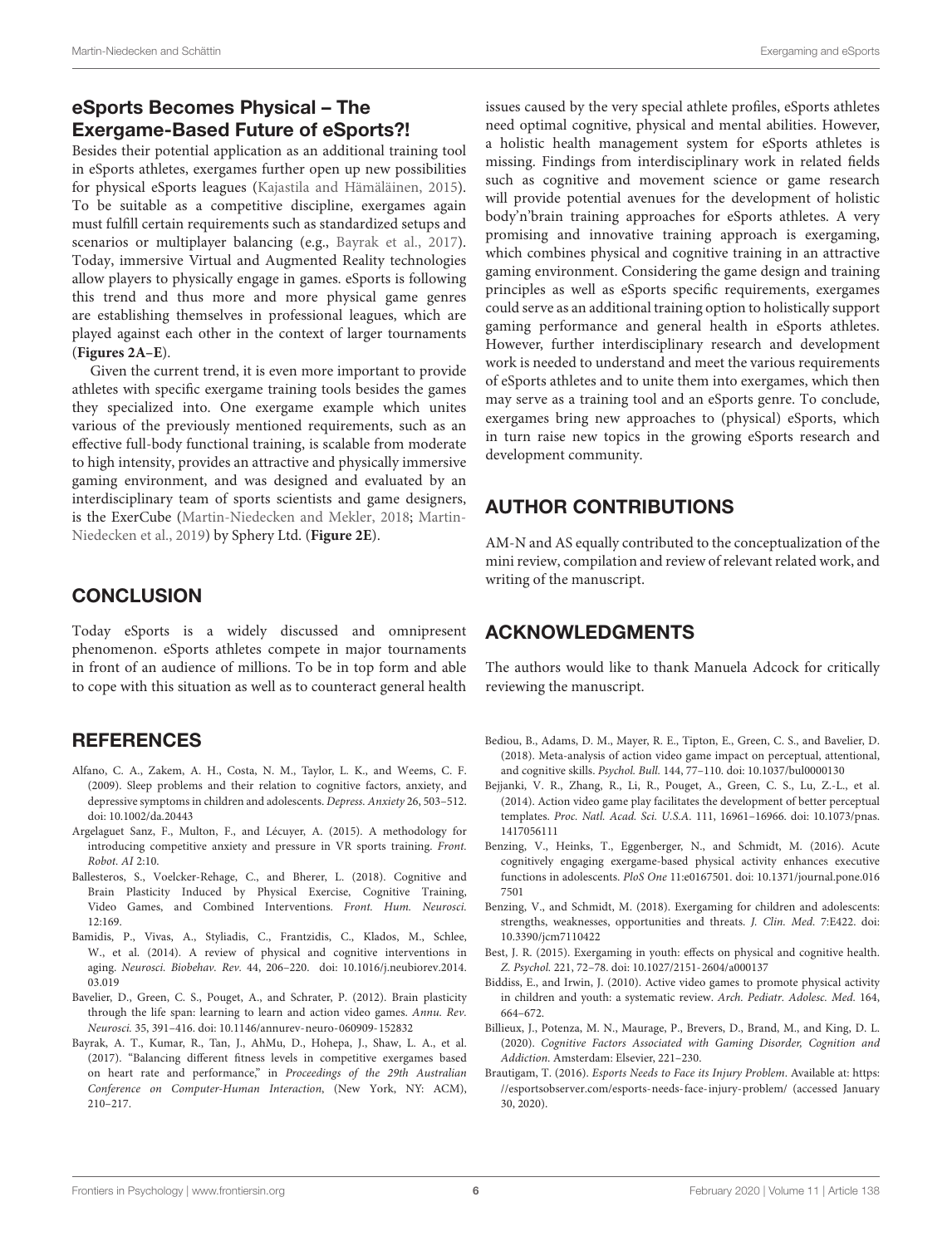- <span id="page-6-29"></span>Byrne, A. M., and Kim, M. (2019). The exergame as a tool for mental health treatment. J. Creat. Ment. Health 14, 465–477. [doi: 10.1080/15401383.2019.](https://doi.org/10.1080/15401383.2019.1627263) [1627263](https://doi.org/10.1080/15401383.2019.1627263)
- <span id="page-6-2"></span>Campbell, M. J., Toth, A. J., Moran, A. P., Kowal, M., and Exton, C. (2018). eSports: a new window on neurocognitive expertise? Prog. Brain Res. 240, 161–174. [doi: 10.1016/bs.pbr.2018.09.006](https://doi.org/10.1016/bs.pbr.2018.09.006)
- <span id="page-6-18"></span>Cassilhas, R. C., Viana, V. A., Grassmann, V., Santos, R. T., Santos, R. F., Tufik, S., et al. (2007). The impact of resistance exercise on the cognitive function of the elderly. Med. Sci. Sports .Exerc. 39, 1401–1407. [doi: 10.1249/mss.](https://doi.org/10.1249/mss.0b013e318060111f) [0b013e318060111f](https://doi.org/10.1249/mss.0b013e318060111f)
- <span id="page-6-11"></span>Chopin, A., Bediou, B., and Bavelier, D. (2019). Altering perception: the case of action video gaming. Curr Opin. psychol. 29, 168–173. [doi: 10.1016/j.copsyc.](https://doi.org/10.1016/j.copsyc.2019.03.004) [2019.03.004](https://doi.org/10.1016/j.copsyc.2019.03.004)
- <span id="page-6-25"></span>Ciolac, E. G., and Rodrigues-da-Silva, J. M. (2016). Resistance training as a tool for preventing and treating musculoskeletal disorders. Sports Med. 46, 1239–1248. [doi: 10.1007/s40279-016-0507-z](https://doi.org/10.1007/s40279-016-0507-z)
- <span id="page-6-24"></span>Cornelissen, V. A., and Fagard, R. H. (2005). Effects of endurance training on blood pressure, blood pressure–regulating mechanisms, and cardiovascular risk factors. Hypertension 46, 667–675. [doi: 10.1161/01.hyp.0000184225.056](https://doi.org/10.1161/01.hyp.0000184225.05629.51) [29.51](https://doi.org/10.1161/01.hyp.0000184225.05629.51)
- <span id="page-6-17"></span>Cotman, C. W., and Berchtold, N. C. (2002). Exercise: a behavioral intervention to enhance brain health and plasticity. Trends Neurosci. 25, 295–301. [doi:](https://doi.org/10.1016/s0166-2236(02)02143-4) [10.1016/s0166-2236\(02\)02143-4](https://doi.org/10.1016/s0166-2236(02)02143-4)
- <span id="page-6-3"></span>DiFrancisco-Donoghue, J., Balentine, J., Schmidt, G., and Zwibel, H. (2019). Managing the health of the eSport athlete: an integrated health management model. BMJ Open Sport exerc. Med. 5:e000467. [doi: 10.1136/bmjsem-2018-](https://doi.org/10.1136/bmjsem-2018-000467) [000467](https://doi.org/10.1136/bmjsem-2018-000467)
- <span id="page-6-30"></span>Egger, F., Benzing, V., Conzelmann, A., and Schmidt, M. (2019). Boost your brain, while having a break! The effects of long-term cognitively engaging physical activity breaks on children's executive functions and academic achievement. PloS One 14:e0212482. [doi: 10.1371/journal.pone.021](https://doi.org/10.1371/journal.pone.0212482) [2482](https://doi.org/10.1371/journal.pone.0212482)
- <span id="page-6-37"></span>Ekman, I. (2008). "Psychologically motivated techniques for emotional sound in computer games," in Proceeding of the AudioMostly 2008 3rd Conference on Interaction with Sound, (Sweden: Piteå), 20–26.
- <span id="page-6-14"></span>Erickson, K. I., Hillman, C. H., and Kramer, A. F. (2015). Physical activity, brain, and cognition. Curr. Opin. behav. Sci. 4, 27–32.
- <span id="page-6-20"></span>Fabel, K., Wolf, S., Ehninger, D., Babu, H., Galicia, P., and Kempermann, G. (2009). Additive effects of physical exercise and environmental enrichment on adult hippocampal neurogenesis in mice. Front. Neurosci. 3:50. [doi: 10.3389/neuro.](https://doi.org/10.3389/neuro.22.002.2009) [22.002.2009](https://doi.org/10.3389/neuro.22.002.2009)
- <span id="page-6-36"></span>Farrow, M., Lutteroth, C., Rouse, P. C., and Bilzon, J. L. (2019). Virtualreality exergaming improves performance during high-intensity interval training. Eur. J. Sport Sci. 19, 719–727. [doi: 10.1080/17461391.2018.154](https://doi.org/10.1080/17461391.2018.1542459) [2459](https://doi.org/10.1080/17461391.2018.1542459)
- <span id="page-6-22"></span>Fissler, P., Küster, O., Schlee, W., and Kolassa, I.-T. (2013). Novelty interventions to enhance broad cognitive abilities and prevent dementia: synergistic approaches for the facilitation of positive plastic change, Progress in brain research. Amsterdam: Elsevier, 403–434.
- <span id="page-6-39"></span>Gerling, K. M., Miller, M., Mandryk, R. L., Birk, M. V., and Smeddinck, J. D. (2014). "Effects of balancing for physical abilities on player performance, experience and self-esteem in exergames," in Proceedings of the 32nd Annual ACM Conference on Human Factors in Computing Systems, (New York, NY: ACM), 2201–2210.
- <span id="page-6-7"></span>Green, C. S., and Bavelier, D. (2003). Action video game modifies visual selective attention. Nature 423, 534–537. [doi: 10.1038/nature01647](https://doi.org/10.1038/nature01647)
- <span id="page-6-5"></span>Green, C. S., and Bavelier, D. (2006a). "Digital media: transformations in human communication," in The Cognitive Neuroscience of Video Games, eds L. Humphreys, and P. Messaris, (New York, NY: Peter Lang), 211–223.
- <span id="page-6-8"></span>Green, C. S., and Bavelier, D. (2006b). Effect of action video games on the spatial distribution of visuospatial attention. J. Exp. Psychol. Hum. Percept. Perform. 32, 1465–1478. [doi: 10.1037/0096-1523.32.6.1465](https://doi.org/10.1037/0096-1523.32.6.1465)
- <span id="page-6-9"></span>Green, C. S., and Bavelier, D. (2006c). Enumeration versus multiple object tracking: the case of action video game players. Cognition 101, 217–245. [doi: 10.1016/j.](https://doi.org/10.1016/j.cognition.2005.10.004) [cognition.2005.10.004](https://doi.org/10.1016/j.cognition.2005.10.004)
- <span id="page-6-10"></span>Green, C. S., and Bavelier, D. (2007). Action-video-game experience alters the spatial resolution of vision. Psychol. Sci. 18, 88–94. [doi: 10.1111/j.1467-9280.](https://doi.org/10.1111/j.1467-9280.2007.01853.x) [2007.01853.x](https://doi.org/10.1111/j.1467-9280.2007.01853.x)
- <span id="page-6-0"></span>Hallmann, K., and Giel, T. (2018). eSports–Competitive sports or recreational activity? Sport Manage. Rev. 21, 14–20. [doi: 10.1016/j.smr.2017.07.011](https://doi.org/10.1016/j.smr.2017.07.011)
- <span id="page-6-1"></span>Hamari, J., and Sjöblom, M. (2017). What is eSports and why do people watch it? Int. Res. 27, 211–232. [doi: 10.1108/intr-04-2016-0085](https://doi.org/10.1108/intr-04-2016-0085)
- <span id="page-6-32"></span>Hardy, S., Dutz, T., Wiemeyer, J., Göbel, S., and Steinmetz, R. (2015). Framework for personalized and adaptive game-based training programs in health sport. Multimed. Tools Appl. 74, 5289–5311. [doi: 10.1007/s11042-014-](https://doi.org/10.1007/s11042-014-2009-z) [2009-z](https://doi.org/10.1007/s11042-014-2009-z)
- <span id="page-6-23"></span>Herold, F., Hamacher, D., Schega, L., and Mueller, N. G. (2018). Thinking while Moving or Moving while Thinking–Concepts of motor-cognitive training for cognitive performance enhancement. Front. Aging Neurosci. 10:228. [doi: 10.](https://doi.org/10.3389/fnagi.2018.00228) [3389/fnagi.2018.00228](https://doi.org/10.3389/fnagi.2018.00228)
- <span id="page-6-6"></span>Hilvoorde, I. V., and Pot, N. (2016). Embodiment and fundamental motor skills in eSports. Sport Ethics Phil. 10, 14–27. [doi: 10.4324/9781315142050-3](https://doi.org/10.4324/9781315142050-3)
- <span id="page-6-12"></span>Himmelstein, D., Liu, Y., and Shapiro, J. L. (2017). An exploration of mental skills among competitive league of legend players. Int. J. Gaming Comput. Mediat. Simul. 9, 1–21. [doi: 10.4018/ijgcms.2017040101](https://doi.org/10.4018/ijgcms.2017040101)
- <span id="page-6-33"></span>Hoffmann, K., Wiemeyer, J., and Hardy, S. (2016). "Prediction and control of the individual Heart Rate response in Exergames," in Proceedings of the 10th International Symposium on Computer Science in Sports (ISCSS), (Berlin: Springer), 171–178. [doi: 10.1007/978-3-319-24560-7\\_22](https://doi.org/10.1007/978-3-319-24560-7_22)
- <span id="page-6-13"></span>Hötting, K., and Röder, B. (2013). Beneficial effects of physical exercise on neuroplasticity and cognition. Neurosci. Biobehav. Rev. 37, 2243–2257. [doi:](https://doi.org/10.1016/j.neubiorev.2013.04.005) [10.1016/j.neubiorev.2013.04.005](https://doi.org/10.1016/j.neubiorev.2013.04.005)
- <span id="page-6-16"></span>Huang, T., Larsen, K., Ried-Larsen, M., Møller, N., and Andersen, L. B. (2014). The effects of physical activity and exercise on brain-derived neurotrophic factor in healthy humans: a review. Scand. J. Med. Sci. Sports 24, 1–10. [doi:](https://doi.org/10.1111/sms.12069) [10.1111/sms.12069](https://doi.org/10.1111/sms.12069)
- <span id="page-6-35"></span>Isbister, K. (2016). How Games Move Us: Emotion by Design. Cambridge, MA: Mit Press.
- <span id="page-6-26"></span>Isbister, K., and Mueller, F. F. (2015). Guidelines for the design of movementbased games and their relevance to HCI. Hum. Compu.Interact. 30, 366–399. [doi: 10.1080/07370024.2014.996647](https://doi.org/10.1080/07370024.2014.996647)
- <span id="page-6-28"></span>Joronen, K., Aikasalo, A., and Suvitie, A. (2017). Nonphysical effects of exergames on child and adolescent well-being: a comprehensive systematic review. Scand. J. caring Sci. 31, 449–461. [doi: 10.1111/scs.12393](https://doi.org/10.1111/scs.12393)
- <span id="page-6-34"></span>Kajastila, R. A., and Hämäläinen, P. (2015). Motion games in real sports environments. Interactions 22, 44–47. [doi: 10.1145/2731182](https://doi.org/10.1145/2731182)
- <span id="page-6-38"></span>Kamel Boulos, M. N. (2012). Xbox 360 Kinect exergames for health. Games Health J. 1, 326–330. [doi: 10.1089/g4h.2012.0041](https://doi.org/10.1089/g4h.2012.0041)
- <span id="page-6-31"></span>Kappen, D. L., Mirza-Babaei, P., and Nacke, L. E. (2019). Older adults' physical activity and exergames: a systematic review. Int. J. Hum. Comput. Interact. 35, 140–167. [doi: 10.1080/10447318.2018.1441253](https://doi.org/10.1080/10447318.2018.1441253)
- <span id="page-6-27"></span>Kari, T. (2017). "Promoting physical activity and fitness with exergames: updated systematic review of systematic reviews," in Transforming Gaming and Computer Simulation Technologies Across Industries, ed. B. Dubbels, (Pennsylvania PA: IGI Global), 225–245. [doi: 10.4018/978-1-5225-1817-4.](https://doi.org/10.4018/978-1-5225-1817-4.ch013) [ch013](https://doi.org/10.4018/978-1-5225-1817-4.ch013)
- <span id="page-6-4"></span>Kari, T., Siutila, M., and Karhulahti, V.-M. (2019). "An Extended Study on Training and Physical Exercise in Esports," in Exploring the Cognitive, Social, Cultural, and Psychological Aspects of Gaming and Simulations, ed. B. R. Dubbels, (Pennsylvania, PA: IGI Global), 270–292. [doi: 10.4018/978-1-5225-7461-3.](https://doi.org/10.4018/978-1-5225-7461-3.ch010) [ch010](https://doi.org/10.4018/978-1-5225-7461-3.ch010)
- <span id="page-6-19"></span>Kempermann, G. (2002). Why new neurons? Possible functions for adult hippocampal neurogenesis. J. Neurosci. 22, 635–638. [doi: 10.1523/jneurosci.](https://doi.org/10.1523/jneurosci.22-03-00635.2002) [22-03-00635.2002](https://doi.org/10.1523/jneurosci.22-03-00635.2002)
- <span id="page-6-21"></span>Kempermann, G., Fabel, K., Ehninger, D., Babu, H., Leal-Galicia, P., Garthe, A., et al. (2010). Why and how physical activity promotes experience-induced brain plasticity. Front. Neurosci. 4:189. [doi: 10.3389/fnins.2010.00189](https://doi.org/10.3389/fnins.2010.00189)
- <span id="page-6-15"></span>Knaepen, K., Goekint, M., Heyman, E. M., and Meeusen, R. (2010). Neuroplasticity—exercise-induced response of peripheral brain-derived neurotrophic factor. Sports Med. 40, 765–801. [doi: 10.2165/11534530-](https://doi.org/10.2165/11534530-000000000-00000) [000000000-00000](https://doi.org/10.2165/11534530-000000000-00000)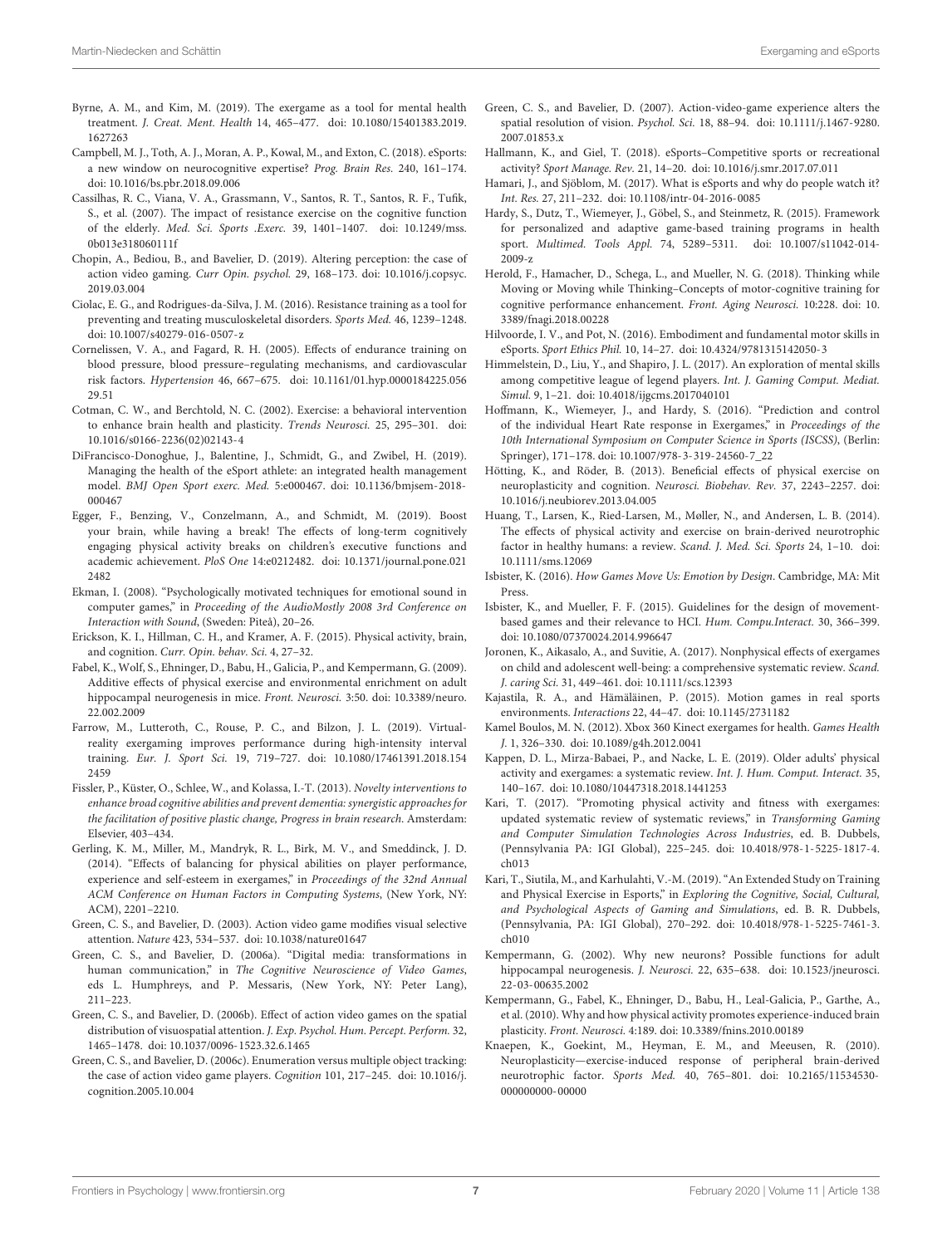- <span id="page-7-11"></span>Kristensen, J., and Franklyn-Miller, A. (2012). Resistance training in musculoskeletal rehabilitation: a systematic review. Br. J. Sports Med. 46, 719–726. [doi: 10.1136/bjsm.2010.079376](https://doi.org/10.1136/bjsm.2010.079376)
- <span id="page-7-13"></span>Kümmel, J., Kramer, A., Giboin, L.-S., and Gruber, M. (2016). Specificity of balance training in healthy individuals: a systematic review and meta-analysis. Sports Med. 46, 1261–1271. [doi: 10.1007/s40279-016-0515-z](https://doi.org/10.1007/s40279-016-0515-z)
- <span id="page-7-7"></span>Lafenêtre, P., Leske, O., Ma-Högemeie, Z., Haghikia, A., Bichler, Z., Wahle, P., et al. (2010). Exercise can rescue recognition memory impairment in a model with reduced adult hippocampal neurogenesis. Front. Behav. Neurosci. 3:34. [doi: 10.3389/neuro.08.034.2009](https://doi.org/10.3389/neuro.08.034.2009)
- <span id="page-7-24"></span>Lee, S., Kim, W., Park, T., and Peng, W. (2017). The psychological effects of playing exergames: a systematic review. Cyberpsychol. Behav. Soc. Netw. 20, 513–532. [doi: 10.1089/cyber.2017.0183](https://doi.org/10.1089/cyber.2017.0183)
- <span id="page-7-23"></span>Li, J., Theng, Y.-L., and Foo, S. (2016). Effect of exergames on depression: a systematic review and meta-analysis. Cyberpsychol.,Behav. Soc. Netw. 19, 34–42. [doi: 10.1089/cyber.2015.0366](https://doi.org/10.1089/cyber.2015.0366)
- <span id="page-7-10"></span>Lista, I., and Sorrentino, G. (2010). Biological mechanisms of physical activity in preventing cognitive decline. Cell. Mol. Neurobiol. 30, 493–503. [doi: 10.1007/](https://doi.org/10.1007/s10571-009-9488-x) [s10571-009-9488-x](https://doi.org/10.1007/s10571-009-9488-x)
- <span id="page-7-26"></span>Lu, A. S., Kharrazi, H., Gharghabi, F., and Thompson, D. (2013). A systematic review of health videogames on childhood obesity prevention and intervention. Games Health J. 2, 131–141. [doi: 10.1089/g4h.2013.0025](https://doi.org/10.1089/g4h.2013.0025)
- <span id="page-7-30"></span>Lyons, E. J. (2015). Cultivating engagement and enjoyment in exergames using feedback, challenge, and rewards. Games Health J. 4, 12–18. [doi: 10.1089/g4h.](https://doi.org/10.1089/g4h.2014.0072) [2014.0072](https://doi.org/10.1089/g4h.2014.0072)
- <span id="page-7-9"></span>Maass, A., Düzel, S., Brigadski, T., Goerke, M., Becke, A., Sobieray, U., et al. (2016). Relationships of peripheral IGF-1, VEGF and BDNF levels to exercise-related changes in memory, hippocampal perfusion and volumes in older adults. Neuroimage 131, 142–154. [doi: 10.1016/j.neuroimage.2015.10.084](https://doi.org/10.1016/j.neuroimage.2015.10.084)
- <span id="page-7-29"></span>Macvean, A., and Robertson, J. (2013). "Understanding exergame users' physical activity, motivation and behavior over time," in Proceedings of the SIGCHI Conference on Human Factors in Computing Systems, (New York, NY: ACM), 1251–1260.
- <span id="page-7-31"></span>Martin-Niedecken, A. L., and Götz, U. (2017). "Go with the dual flow: evaluating the psychophysiological adaptive fitness game environment "Plunder Planet," in Proceeding of the Joint International Conference on Serious Games, (Berlin: Springer), 32–43. [doi: 10.1007/978-3-319-70111-0\\_4](https://doi.org/10.1007/978-3-319-70111-0_4)
- <span id="page-7-16"></span>Martin-Niedecken, A. L., and Mekler, E. D. (2018). "Joint International Conference on Serious Games," in The ExerCube: Participatory Design of an Immersive Fitness Game Environment, (Berlin: Springer), 263–275.
- <span id="page-7-18"></span>Martin-Niedecken, A. L., Rogers, K., Vidal, L. Turmo, Mekler, E. D., and Segura, E. Márquez (2019). "ExerCube vs. Personal Trainer: Evaluating a Holistic, Immersive, and Adaptive Fitness Game Setup," in Proceedings of the 2019 CHI Conference on Human Factors in Computing Systems, (New York, NY: ACM), 88.
- <span id="page-7-37"></span>Moran, S., Jäger, N., Schnädelbach, H., and Glover, K. (2016). ExoPranayama: a biofeedback-driven actuated environment for supporting yoga breathing practices. Pers. Ubiquitous Comput. 20, 261–275. [doi: 10.1007/s00779-016-](https://doi.org/10.1007/s00779-016-0910-3) [0910-3](https://doi.org/10.1007/s00779-016-0910-3)
- <span id="page-7-35"></span>Mueller, F., and Isbister, K. (2014). "Movement-based game guidelines," in Proceedings of the 32nd annual ACM conference on Human factors in computing systems, (New York, NY: ACM), 2191–2200.
- <span id="page-7-15"></span>Mueller, F., Khot, R. A., Gerling, K., and Mandryk, R. (2016). Exertion games. Found. Trends Hum. Comput. Interact. 10, 1–86.
- <span id="page-7-20"></span>Mura, G., Carta, M. G., Sancassiani, F., Machado, S., and Prosperini, L. (2017). Active exergames to improve cognitive functioning in neurological disabilities: a systematic review and meta-analysis. Eur. J. Phys. Rehabil. Med. 54, 450–462. [doi: 10.23736/S1973-9087.17.04680-9](https://doi.org/10.23736/S1973-9087.17.04680-9)
- <span id="page-7-6"></span>Netz, Y. (2019). Is there a preferred mode of exercise for cognition enhancement in older age?—A narrative review. Front. Med. 6:57. [doi: 10.3389/fmed.2019.](https://doi.org/10.3389/fmed.2019.00057) [00057](https://doi.org/10.3389/fmed.2019.00057)
- <span id="page-7-4"></span>Nilsson, F., and Lee, J. (2019). Looking into Possible Mental Factors that Affect Professional Esports Players. Uppsala: Uppsala University.
- <span id="page-7-14"></span>Oh, Y., and Yang, S. (2010). "Defining exergames & exergaming," in Proceedings of the Meaningful Play 2010, (East lansing MI: ReaschGate), 1–17.
- <span id="page-7-38"></span>Patibanda, R., Mueller, F. F., Leskovsek, M., and Duckworth, J. (2017). "Life tree: understanding the design of breathing exercise games," in Proceedings of the

Annual Symposium on Computer-Human Interaction in Play, (New York, NY: ACM), 19–31.

- <span id="page-7-1"></span>Pérez-Rubio, C., González, J., and de los Fayos, E. G. (2017). Personalidad y burnout en jugadores profesionales de e-sports. Cuadernos de Psicología del Deporte 17, 41–50.
- <span id="page-7-12"></span>Pless, M., and Carlsson, M. (2000). Effects of motor skill intervention on developmental coordination disorder: a meta-analysis. Adapt. Phys. Activ. Q. 17, 381–401. [doi: 10.1123/apaq.17.4.381](https://doi.org/10.1123/apaq.17.4.381)
- <span id="page-7-0"></span>Rudolf, K., Grieben, C., Achtzehn, S., and Froböse, I. (2016). "Stress im eSport– Ein Einblick in Training und Wettkampf," in Paper Presented at the eSport Conference Professionalisierung einer Subkultur?, Bayreuth.
- <span id="page-7-25"></span>Schättin, A., Arner, R., Gennaro, F., and de Bruin, E. D. (2016). Adaptations of prefrontal brain activity, executive functions, and gait in healthy elderly following exergame and balance training: a randomized-controlled study. Front. Aging Neurosci. 8:278.
- <span id="page-7-17"></span>Segura, E. Márquez, Waern, A., Moen, J., and Johansson, C. (2013). "Proceedings of the SIGCHI conference on Human Factors in computing systems," in The Design Space of Body Games: Technological, Physical, and Social Design, (New York, NY: ACM), 3365–3374.
- <span id="page-7-36"></span>Shaw, L. A., Wuensche, B. C., Lutteroth, C., Buckley, J., and Corballis, P. (2017). "Evaluating sensory feedback for immersion in exergames," in Proceedings of the Australasian Computer Science Week Multiconference, (New York, NY: ACM), 11.
- <span id="page-7-33"></span>Sinclair, J., Hingston, P., and Masek, M. (2007). "Considerations for the design of exergames," in Proceedings of the 5th international conference on Computer graphics and interactive techniques in Australia and Southeast Asia, (New York, NY: ACM), 289–295.
- <span id="page-7-34"></span>Sinclair, J., Hingston, P., and Masek, M. (2009). "Exergame development using the dual flow model," in Proceedings of the Sixth Australasian Conference on Interactive Entertainment, (New York, NY: ACM), 11.
- <span id="page-7-19"></span>Staiano, A. E., and Calvert, S. L. (2011). Exergames for physical education courses: physical, social, and cognitive benefits. Child. Dev. Perspect. 5, 93–98. [doi:](https://doi.org/10.1111/j.1750-8606.2011.00162.x) [10.1111/j.1750-8606.2011.00162.x](https://doi.org/10.1111/j.1750-8606.2011.00162.x)
- <span id="page-7-21"></span>Stojan, R., and Voelcker-Rehage, C. (2019). A systematic review on the cognitive benefits and neurophysiological correlates of exergaming in healthy older adults. J. Clin. Med. 8:E734. [doi: 10.3390/jcm805](https://doi.org/10.3390/jcm8050734) [0734](https://doi.org/10.3390/jcm8050734)
- <span id="page-7-22"></span>Sween, J., Wallington, S. F., Sheppard, V., Taylor, T., Llanos, A. A., and Adams-Campbell, L. L. (2014). The role of exergaming in improving physical activity: a review. J. Phys. Act. Health 11, 864–870. [doi: 10.1123/jpah.2011-](https://doi.org/10.1123/jpah.2011-0425) [0425](https://doi.org/10.1123/jpah.2011-0425)
- <span id="page-7-32"></span>Sweetser, P., and Wyeth, P. (2005). GameFlow: a model for evaluating player enjoyment in games. Comput. Entertain. 3, 3–3.
- Tait, J. L., Duckham, R. L., Milte, C. M., Main, L. C., and Daly, R. M. (2017). Influence of sequential vs. simultaneous dual-task exercise training on cognitive function in older adults. Front. Aging Neurosci. 9:368. [doi: 10.3389/fnagi.2017.](https://doi.org/10.3389/fnagi.2017.00368) [00368](https://doi.org/10.3389/fnagi.2017.00368)
- <span id="page-7-5"></span>Thomas, A., Dennis, A., Bandettini, P. A., and Johansen-Berg, H. (2012). The effects of aerobic activity on brain structure. Front. Psychol. 3:86. [doi: 10.3389/](https://doi.org/10.3389/fpsyg.2012.00086) [fpsyg.2012.00086](https://doi.org/10.3389/fpsyg.2012.00086)
- <span id="page-7-27"></span>Tondello, G. F., Mora, A., Marczewski, A., and Nacke, L. E. (2019). Empirical validation of the gamification user types hexad scale in English and Spanish. Int. J. Hum. Comput. Stud. 127, 95–111. [doi: 10.1016/j.ijhcs.2018.](https://doi.org/10.1016/j.ijhcs.2018.10.002) [10.002](https://doi.org/10.1016/j.ijhcs.2018.10.002)
- <span id="page-7-3"></span>Torner, H. P., Carbonell, X., and Castejón, M. (2019). A comparative analysis of the processing speed between video game players and non-players. Aloma 37, 13–20.
- <span id="page-7-2"></span>Tosini, G., Ferguson I, and Tsubota, K. (2016). Effects of blue light on the circadian system and eye physiology. Mol. Vis. 22, 61–72.
- <span id="page-7-8"></span>Trejo, J. L., Carro, E., and Torres-Aleman, I. (2001). Circulating insulin-like growth factor I mediates exercise-induced increases in the number of new neurons in the adult hippocampus. J. Neurosci. 21, 1628–1634. [doi: 10.1523/jneurosci.21-](https://doi.org/10.1523/jneurosci.21-05-01628.2001) [05-01628.2001](https://doi.org/10.1523/jneurosci.21-05-01628.2001)
- <span id="page-7-28"></span>Valenzuela, T., Okubo, Y., Woodbury, A., Lord, S. R., and Delbaere, K. (2018). Adherence to technology-based exercise programs in older adults: a systematic review. J. Geriatr. Phys. Ther. 41, 49–61. [doi: 10.1519/JPT.000000000000](https://doi.org/10.1519/JPT.0000000000000095) [0095](https://doi.org/10.1519/JPT.0000000000000095)